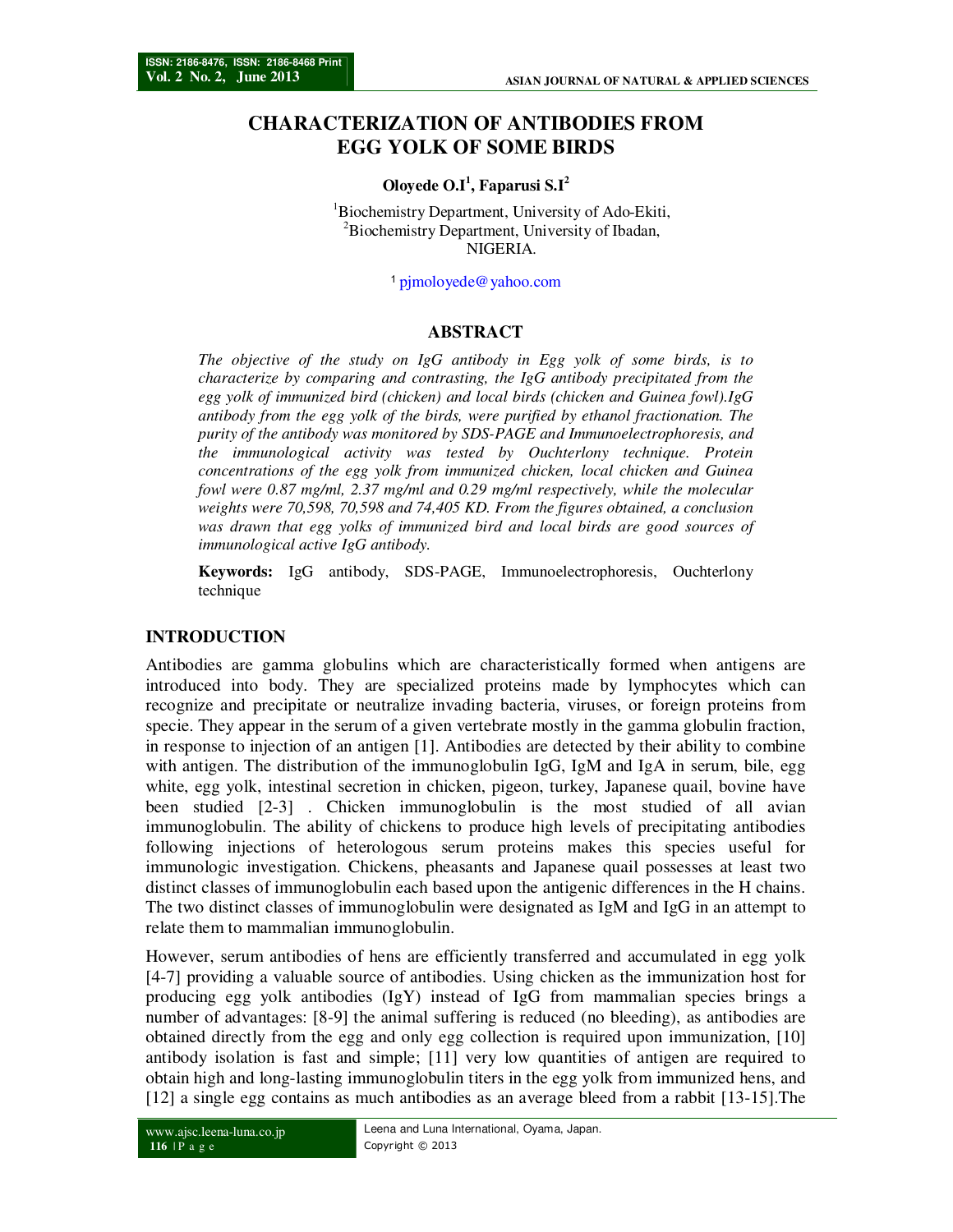globulin-like protein in the egg yolk of the domestic hen has been termed gamma livetin which was believed to be IgY. [16-19]. Specific antibodies including immunoglobulins from egg yolk have increasing applications in virus diagnosis [20-22] in detection and estimation of specific molecules [22-23] in food analysis and as an alternative approach in determination of structure and function of complex molecules. Chicken antibodies may be used in varieties of procedures i.e radioimmunoassay, as first or second antibodies and in immunoelectrophoretic techniques. Egg yolk antibody (IgY) has been successfully used for protection of experimental animals against infectious diseases and toxemias [23].

Successful development of efficient methods to isolate immunoglobulins from egg yolk was the basic requirement of route application of yolk antibodies in microbiology [23]. Egg yolk antibodies have been used in agriculture and veterinary medicine to control germs of infectious intestinal diseases of piglets[24-25] Other applications of yolk antibodies include protection of low birth weight or immunodeficient infants or the treatment of diarrhea of AIDS patient or women during pregnancy . Fowl has been used in immunologic studies for more than 50 years.but little is known about the structure of their immunoglobulins. The aim of this study is to characterize by comparing and contrasting, the IgG antibody precipitated from the egg yolk of immunized bird (Chicken) and local birds (Domestic hen and Guinea Fowl).

# **MATERIALS AND METHODS**

#### **Collection of Samples**

Eggs from eight months old chicken, (Broilers) immunized against Newcastle disease at a day old, Gumboro disease at 10days old, Lacota disease at 3 weeks old, Fowl pox disease at 4 weeks old and Newcastle disease 6 weeks old, were collected from University of Ibadan, Nigeria Poultry Farm. Eggs from local chicken and Guinea fowl was purchased at Mokola and Oje market Ibadan, Nigeria respectively. All the eggs collected were stored at  $4^{\circ}$ C. Three 4 months old male rabbits, purchased from the Animal House, Sango, Ibadan were fed with pellets under a controlled environment.

## **Isolation and Purification of IgG From Egg Yolk**

## *Removal of lipoprotein from Egg Yolk*

 50ml of pooled egg yolks from immunized chicken, local hen and Guinea Fowl after separation from the albumin, was diluted with 400ml of distilled water  $(10^{\circ}C)$ . The mixture was thoroughly mixed for 10min at  $10^{\circ}$ C by magnetic stirrer and centrifuged at 3200rpm for 10min by Sorvall RC-5C authomatic superspeed Refrigerated Centrifuge. The supernatant (390ml) was separated from the light yellow precipitate and 650ml of Precooled 96% ethanol  $(-20^{\circ}\text{C})$  was added to the supernatant to a final concentration of 60% (v/v). The mixture was stirred for 30min at  $4^{\circ}$ C by a magnetic stirrer, and the mixture was centrifuged at 12000rpm for 20min. The resultant precipitate was collected after the centrifugation and dissolved in 390ml of 30mM NaCl solution and then mixed for 30mins by stirring at  $4^{\circ}$ C. The homogeneous suspension was passed through filter (No I, whatmann) at  $4^{0}C$  to remove precipitates (Lipoproteins) then the filtrate was obtained.

## *Purification of IgG Antibody*

Precooled 50% ethanol (555ml) was added to the filtrate (370ml) to final concentration of 30  $\%$  ( v/v) and stirred for 30min at 4oC by a magnetic stirrer. The mixture was centrifuged at 12000rpm for 20min. The resultant precipitate was collected and suspended uniformly in 50ml of 30mM Nacl (pH 6.6) stored at  $4^{\circ}$ C.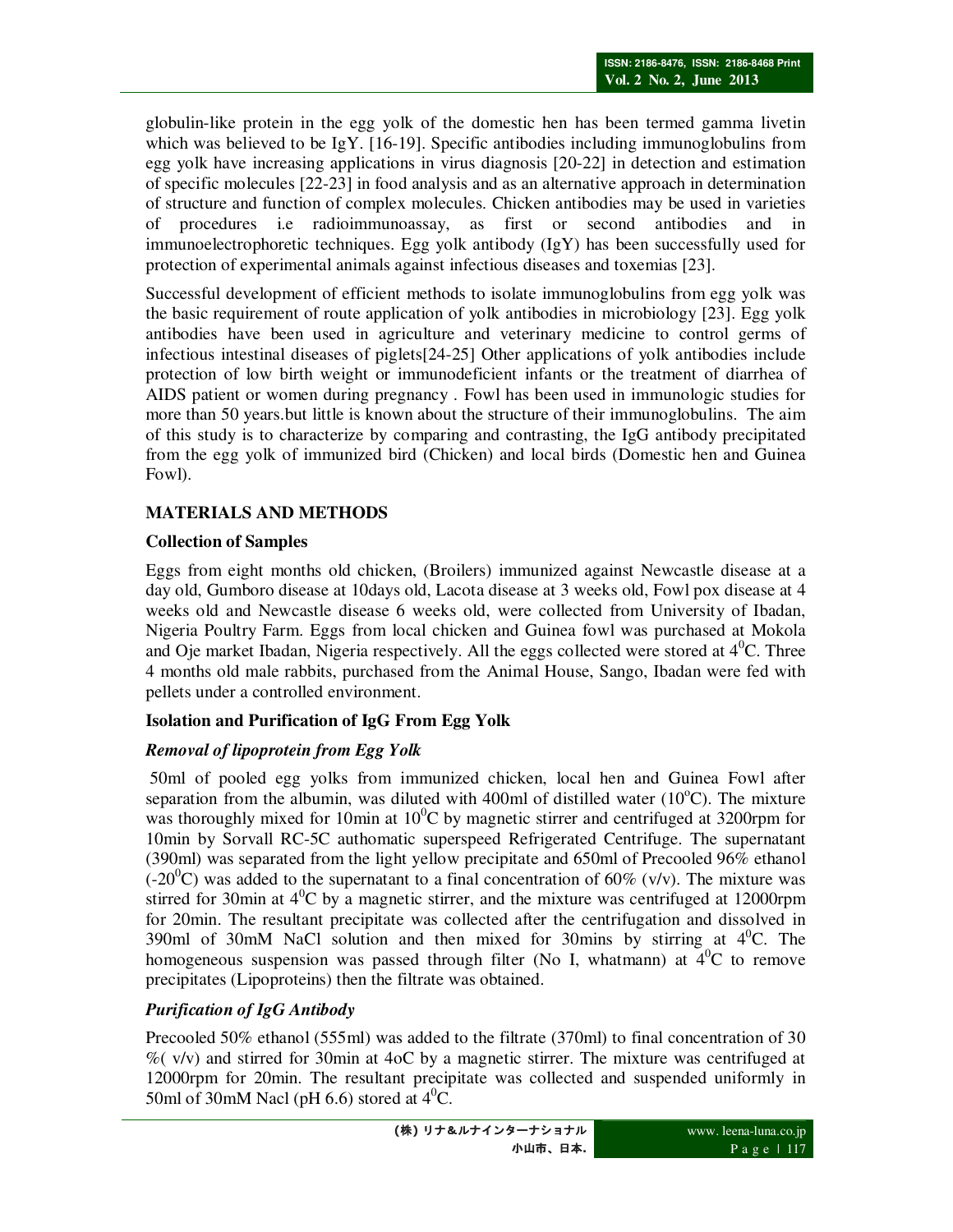#### *Protein Determination*

Bradford's Method [26] of quantitative determination of protein was used to determine the protein concentration of the suspended precipitates. Bradford method of quantitative determination is a rapid and sensitive method for the quantitation of microgram quantities of protein, utilizing the principle of protein-dye binding. This method involves the binding of Coomassie brilliant blue G-250 to protein.

### *Preparation of Samples*

Serial dilutions were made from final precipitates obtained from the yolk fractions of the bird's egg. Four mls of Bradford reagent was added to each tube and vortexed. After 30min the absorbance was determined at a wavelength of 595nm from the Beckman: Du (R) 65uv spectrophotometer along side with the standard solution.

### *Electrophoretic Separation of the Protein Samples Collected From the Bird's Egg Yolk by Sodium Dodecyl Sulphate Polyacrylamide Gel Electrophoresis (SDS-PAGE)*

Sodium dodecyl sulphate polyacrylamide gel electrophoresis (SDS-PAGE) was done under a reducing condition. α-Lactoalbumin, Trypsin inhibitor, Carbonic anhydrase, Ovalbumin, Albumin, and Phosphorylase whose molecular weights are 14,000, 20,000, 30.100, 43,000, 67,000 and 94,000 respectively, were used as standard proteins. The standard proteins and the three samples from egg yolks of the three birds were treated for 30min at  $100^{\circ}$ C in 50mM Tris-HCl buffer (pH 6.8), containing 2% (w/v) SDS, 100mM dinitrothreitol, 10% glycerol, and 0.1% bromophenol blue. Reduced protein samples were analyzed by electrophoresis in a 12% (w/v) acrylamide gel, containing water, 30% acrylamide, 1.5M Tris (pH 8.8), 10% ammonium per sulphate and TEMED (NNNN-Tetramethl ethylene diamine). Stacking gel (4ml) containing 2.7ml of water, 0.67ml of 30% acrylamide mixture, 0.5ml of 1.0M Tris (pH 6.8), 0.04ml of 10% and 0.004 ammonium per sulphate of TEMED (NNNN-Tetramethyl ethylene diamine) was prepared and used. The gel was mounted in the electrophoresis apparatus (i.e Mini-Protean 11 cell) Tris-glycine electrophoresis buffer containing 25mM Tris, 250mM glycine (pH 8.3) and 0.1% SDS was added to the top and bottom reservoirs.

## *Loading Of the Wells*

Ten wells were loaded in this order, 3µl of the marker was loaded into the bottom of the second well, 5µl of the first sample (From immunized chicken) into the third well, 5µl of second sample (Local hen) into the fourth well, 10µl of the third sample (Guinea fowl) into the fifth well. The sixth well was left and the seventh well was loaded with 2µl of the first sample, 3µl of the second sample into the eighth well and 5µl of the third sample into the ninth well. The unused wells i.e first, sixth and the tenth well were loaded with SDS loading buffer. The electrophoresis apparatus was attached to an electric power supply for 54mins at maximum voltage of 150 until bromophenol blue reaches the bottom of the resolving gel. Proteins separate into different bands according to their molecular weights. Finally, the gel was stained with Coomassie Brillant Blue R-250(Sigma chemical Co).The Molecular weights of the samples from the three birds were determined. This was done by calculating the refractive value.

Refractive value  $=$  Distance Migrated Dye Front

Distance migrated is calculated by measuring each band of the samples. Dye front is calculated from the marker proteins i.e the total length of the marker protein bands. The refractive values were plotted against the log molecular weight.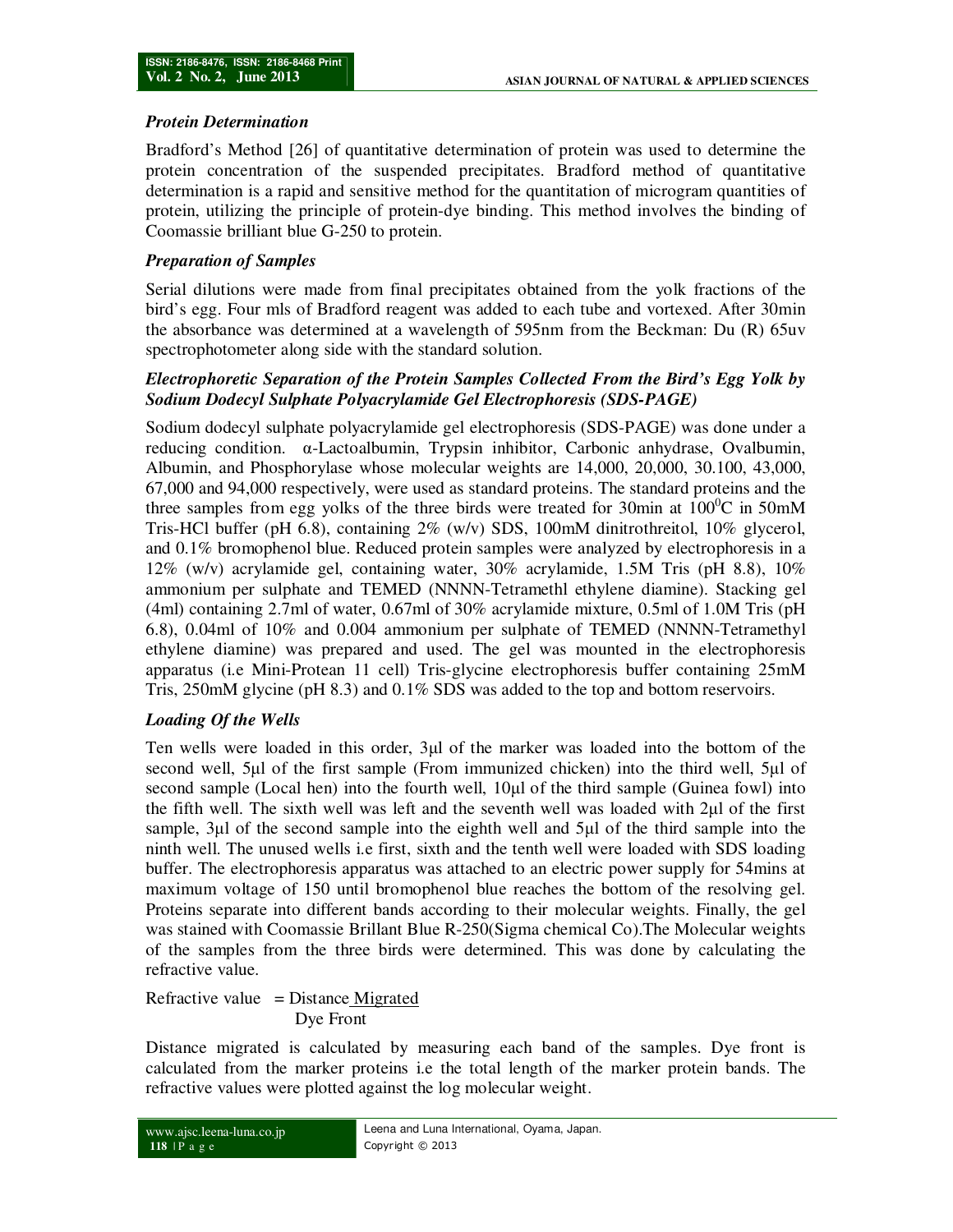# *Immunodiffusion Assay of the Samples Extracted From the Yolk of the Birds*

The recovery of immunoglobulin (IgG) from the egg yolk of the three birds were monitored and tested by immunodiffusion using rabbit anti chicken IgG .

### *Raising Of Igg Antibody in Rabbit Materials*

Precipitated IgG antibody (2.37mg/ml) from the egg yolk of immunized chicken (0.87mg/ml),local chicken (2.37mg/ml) and Guinea fowl (0.29mg/ml) were suspended in corresponding volume of Phosphate buffer saline (pH 7.2) to a concentration of 300µg/ml.This solution was emulsified in equal volume i.e 2ml of complete friend's adjuvant (Difco Lab. Detroit Michigan, U.S.A). Three, four months old rabbits labeled A, B, C were fed with pellets and injected with 1ml each of precipitated IgG antibody (300µg/ml) from egg yolk of local hen(A), immunized chicken(B), and Guinea fowl (C) r espectively .The precipitated antibody was emulsified in complete Freund,s adjuvant. Booster immunization was done two weeks after the primary immunization by giving 1ml each of the same of precipitated antibody (300µg/ml) from egg yolk of the birds. After one week, each rabbit labeled A,B,C received 1ml each of the precipitated IgG antibody (500µg/ml) from egg yolk of the three birds. The precipitated antibody (500µg/ml) was also emulsified in complete Freud's adjuvant. The weights of the three rabbits were monitored and the serum collected from the rabbit for further tests.

#### *Collection of Serum*

Serum was collected two weeks after each injection. This was done by collecting two milliliters of blood from each rabbit. The blood was allowed to clot at room temperature for 1hr. The expressed serum was collected the following morning and centrifuged at 3000rpm for 10min to sediment the erythrocytes. The serum collected was stored at  $4^0C$ .

#### *Ouchterlony Technique*

Quchterlony technique is a simple and extremely useful technique. It is based on the principle that when antigen and antibody diffuse through a semi solid medium (e.g agar) they form a line of precipitation where the two reactants meet. As the precipitate is soluble in excess antigen, a sharp line is produced at equivalence, its relative position being determined by the concentration of the antigen and antibody in the agar. 1.5% agar was prepared in Phosphate buffer saline (pH 6.4) which was melted on a Magnetic Stirrer hot plate (Gallenhamp). The molten agar was poured on two slides placed on a leveler (LKB 6821B leveler) and allowed to solidify. Small wells were sucked out of agar, a few millimeters apart and the wells were filled with 5µl of antibody or antigen as shown. The slides were placed in a humid chamber and left overnight at room temperature. The following day, the slides were dried by covering with moist filter paper and left for 24hrs and later stained with Coomassie Brilliant Blue R-250 (Sigma chemical Co, London.

#### *Immunoelectrophoresis*

1.5% Agar was prepared in Barbitone buffer (pH 8.6). The agar was melted on a magnetic Stirrer Hot Plate (Gallenhamp). The slide was marked positive and negative at both ends. Molten agar was poured on the slide placed on a leveler to solidify. Four small wells were punched. Each well was filled with 5µl of each precipitated IgG antibody from local, immunized chicken, and Guinea fowl egg yolk, 5µl of the mixture precipitated IgG antibody from the egg yolk of the three birds. Small amount of bromophenol was added to one of the wells labeled A. Four troughs were created on the slide Each trough was filled with 50µl of antisera from three rabbits and 50 $\mu$ l of the mixture of the antisera from the three rabbits ( $\alpha$ A,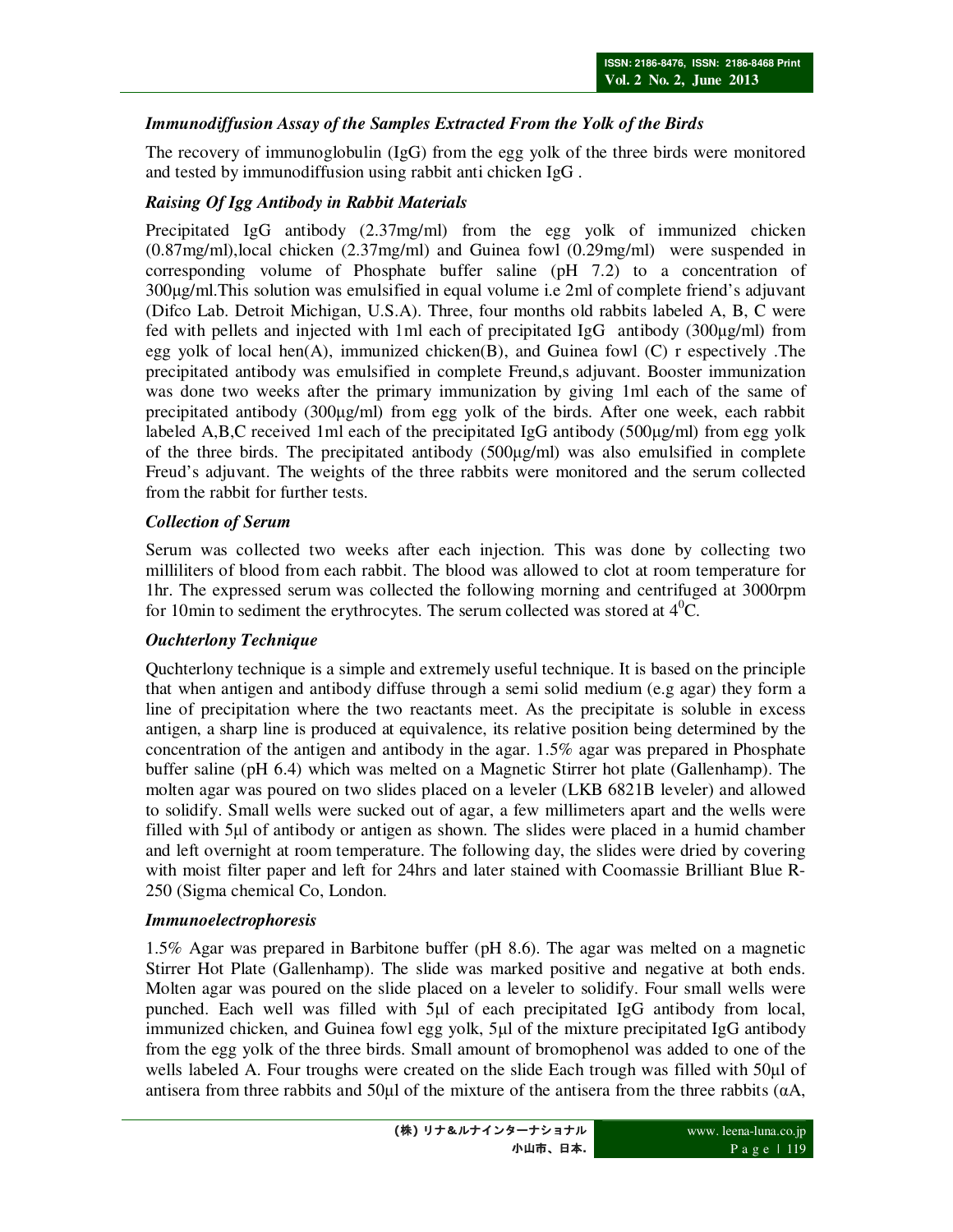$\alpha$ B,  $\alpha$ C). The slide was placed in an electrophoretic tank filled with barbitone buffer (pH 8.6). Each end of the slide was connected to the buffer chambers by filter paper and the electrophoresis tank closed. The electrophoresis tank was connected to a power supply at 80V for three hours. The slide was removed and left overnight in phosphate buffer saline (pH 7.2). The following day the slide was dried for 24hr by covering with moist filter paper and later stained with Coomassie brilliant blue R-250 (Sigma chemical Co).

# **RESULTS**

The final precipitate obtained from the egg yolk of each bird was reactive with corresponding IgG antibody raised in rabbit against the precipitate , i.e forming a single precipitate band in agar immunodiffusion is as shown in Fig 1. There was a cross reaction between the final precipitate obtained from the egg yolks of local chicken and immunized chicken i.e the final precipitate from the egg yolk of local chicken (precipitated IgG antibody) was reactive with antisera labeled A (IgG antibody raised against precipitated IgG antibody from egg yolk of local chicken) and Antisera B (IgG antibody raised against precipitated IgG antibody from egg yolk of immunized chicken).

The immunoelectrophoresis analysis of the final precipitate obtained from the egg yolk of each bird yielded distinct precipitation arc in the gamma  $(\gamma)$  region. The analyses of the extracts from egg yolk of local chicken and immunized chicken yielded, a single precipitation arc, each in the gamma  $(\gamma)$  region, while extract from the egg yolk of guinea fowl yielded two separate precipitation arc; in the gamma  $(\gamma)$  region. The mixture of the final precipitate or extract obtained from the egg yolks of the three birds gave three precipitation arcs, all in the gamma region (Fig 2).

The protein concentration of the final precipitate obtained from egg yolk fractionation in immunized chicken, local chicken and Guinea fowl were 2.37mg/ml, 0.87mg/ml and 0.29mg/ml.

Sodium dodecyl sulphate polyacrylamide gel electrophoresis analysis, yields a single band, but close double bands in local chicken and Guinea fowl respectively.the molecular weights of the precipitated IgG from egg yolks of local chicken, immunized chicken and Guinea Fowl, determined by SDS-PAGE analysis were 70,958, 70,958, 74.405. (Fig 3)

## **DISCUSSION**

Egg yolk is composed of granules (Lipoproteins and Phosvitin), dispersed in a soluble fraction(livetins and low density lipoprotein) [27] and low density lipoproteins; [28].The major protein present in the soluble fraction are  $\alpha$ -,β-γ-livetin and low density lipoprotein. Γlivetin is the protein of interest in this study, and it was shown from studies to be IGY (12, 17) or igG [27-28] or yIgG [28].

Out of the egg yolks from three birds used in this study, local chicken has the highest protein concentration (2.37mg/ml), followed by the immunized chicken (0.87mg/ml), the extract from the egg yolk of guinea fowl has the lowest protein concentration (0.29mg/ml). There are some factors which might be responsible for the difference in protein concentration in the egg yolk of the birds. The difference is likely to be due to  $\gamma$ -livetin fraction of the egg yolk.

Many factors might have contributed to the high protein concentration of local chicken (2.37mg/ml). For example, the exposure of the local chicken due to its free movement, to various kinds of diseases, and their encounter with the real virus without being vaccinated. Also local chicken has more tendency to raise more antibody naturally against disease, since the life span (2years) is more than that of immunized chicken(One year). The protein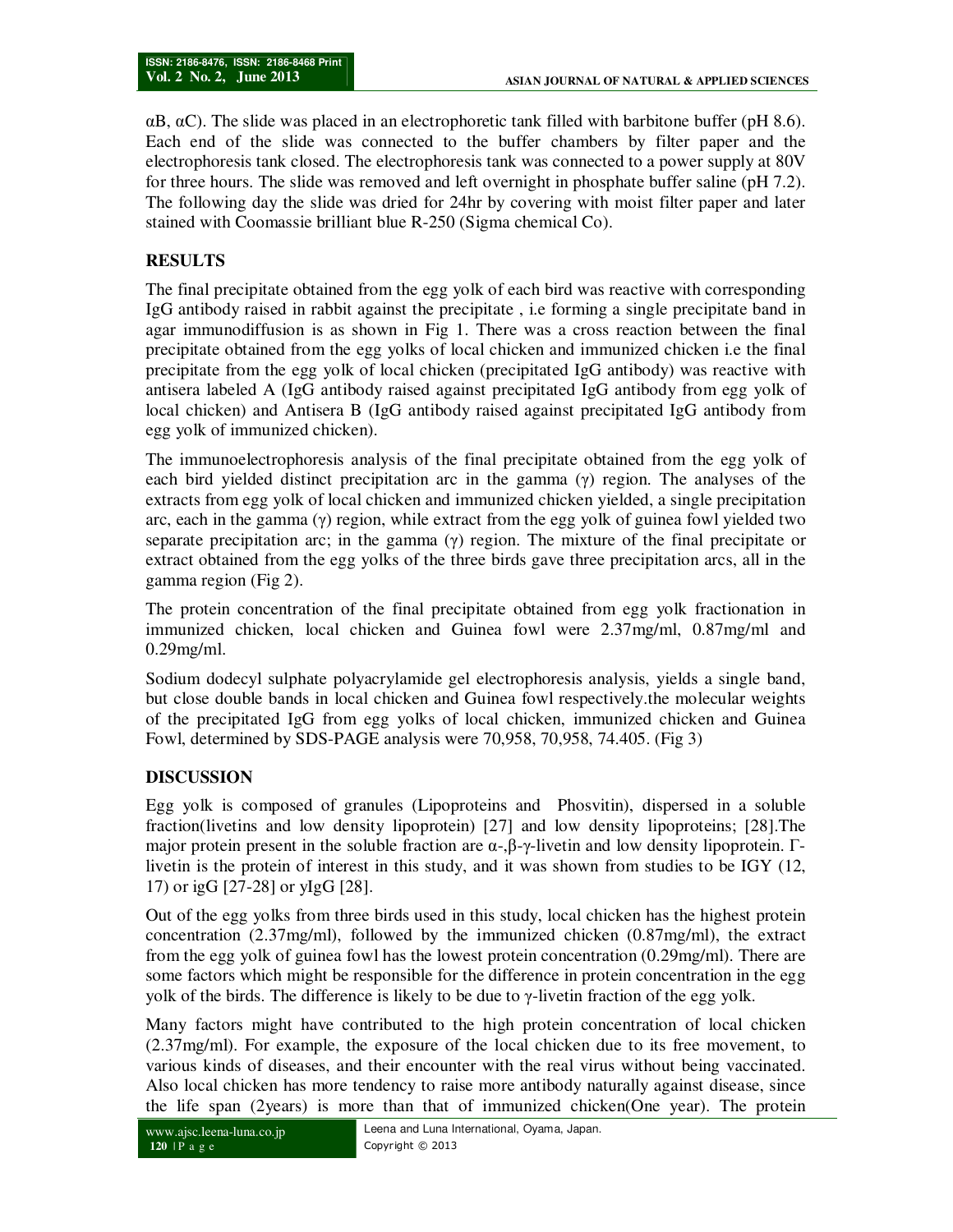concentration in the egg yolk from immunized chicken (0.87mg/ml) was lower than that of local chicken (2.37mg/ml) because immunized chicken is usually restricted to a particular environment where vaccination is made available against some specific diseases.

SDS-PAGE analysis under reducing condition yielded two bands as previously described by [36, 43]. The first band represents the heavy chain protein band while the second band represents the light chain. The light chain protein band was not clearly shown when compared with SDS-PAGE analysis of [43]. An extra band close to the heavy chain was observed in the SDS-PAGE analysis of each extract from egg yolk of the two local birds (Local chicken and Guinea fowl).As previously described by [42, 46] the extra band indicates the presence of low density lipoprotein, which shares the observed in the SDS-PAGE analysis of the extract from the egg yolk of immunized bird.

The immunoelectrophoretic analysis of extract from egg yolk of Guineafowl yielded two separate precipitation arcs; both arcs were within the  $\gamma$ -region. A single precipitation arc was observed, when the extracts from the yolk of immunized and local chicken were used. The two bands observed in the immunoelectrophoretic analysis of the egg yolk from Guinea fowl might have shown some degree of impurity, since SDS-PAGE revealed only one band.

Comparing results from SDS-PAGE analysis and immunoelectrophoresis, egg yolk from Guinea fowl contained more low density lipoprotein than that of local chicken, while small amount was found in the egg yolk from immunized chicken. Antigenic analysis of the egg yolk from local chicken, immunized chicken and Guinea fowl can be used to characterize IgG antibody obtained from their egg yolks. This analysis brought out the similarities and differences between the precipitated IgG antibodies from egg yolks of the three birds. The final precipitates obtained from the egg yolk of each bird were reactive with Rabbit antichicken raised against the precipitates. Presence of precipitation line between the precipitated antibody from the egg yolk of each bird and the corresponding Rabbit anti-chicken IgG raised against them, confirms the formation of an Antibody-Antigen complex (Fig 2).

Results from Ouchterlony technique confirms the stability of the immunological activity of the purified IgG extracted from the egg yolk of each bird. It has been shown from studies, that antiserum raised against a given antigen can react with particular related antigen which bears one or more identical determinant [1]. Also, it is possible for antibodies to possess binding sites that are complementary to specific structural features of the antigen molecule [47]. Ouchterlony technique used in this study, revealed a cross reaction between the IgG antibody from the egg yolk of local chicken and that of immunized chicken (Fig 1).The cross reaction between the IgG antibody from the egg yolk of local chicken and immunized chicken shows similarity in the structure of IgG antibody extracted from two birds. Also the cross reaction might be due to the possibility of the antibody raised against precipitated IgG from the egg yolk of immunized chicken possessing binding site that are complementary to the structural features of precipitated IgG from the egg yolk of local chicken . Such observations were reported from studies of [1] there was no cross reaction between the IgG from the egg yolk of Guinea Fowl and that of immunized chicken (Fig 1). Lack of such cross reaction could be due to differences in the structure of IgG antibody extracted from the egg yolk of Guinea Fowl and that of immunized chicken. There may be possibility of the antibody raised against IgG antibody from the egg yolk of immunized chicken, possessing binding sites that are not complementary to the structural features of IgG antibody from the egg yolk of guinea fowl.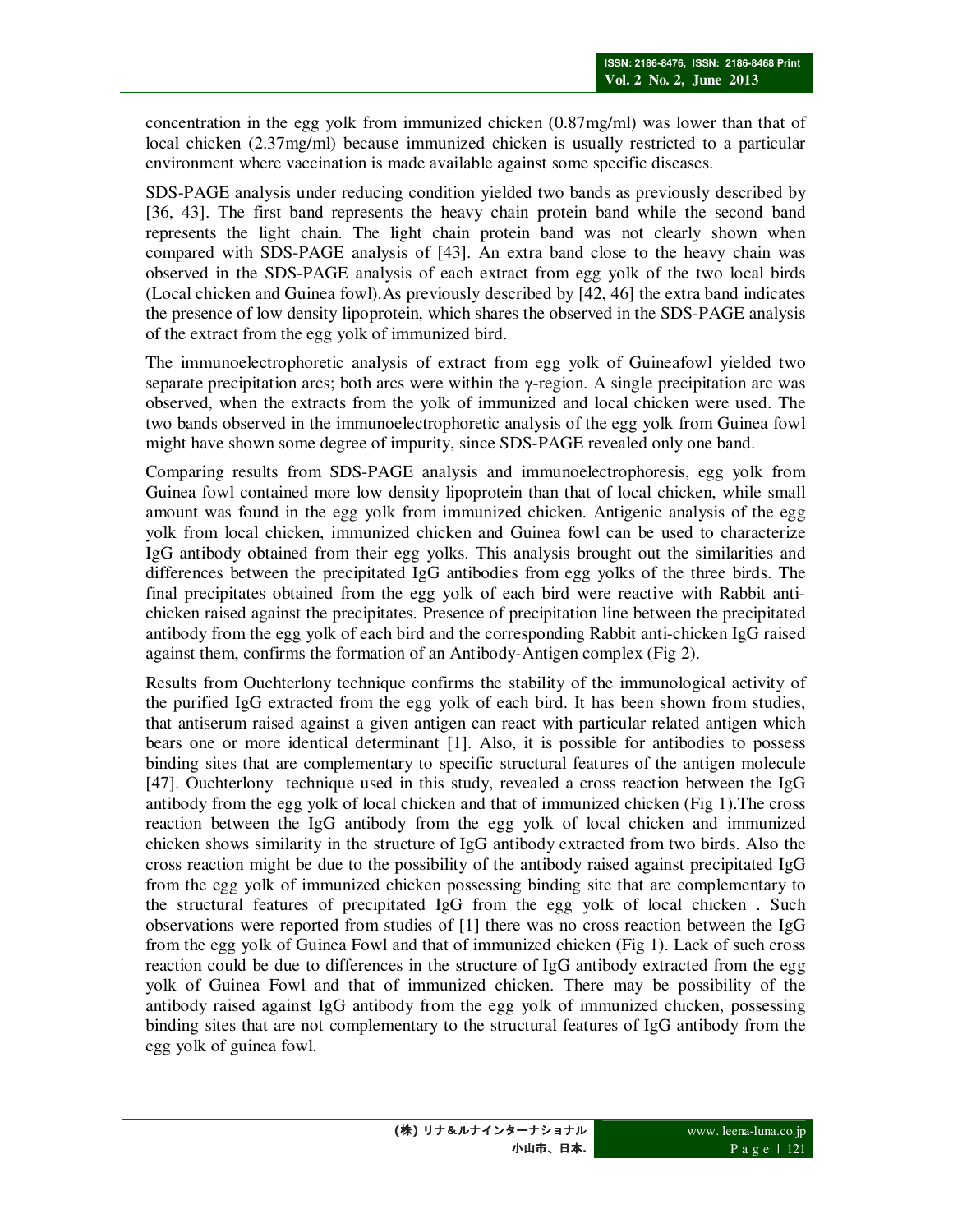The structures of IgG antibody extracted from egg yolk of each bird was not denatured because it was active against the rabbit anti-chicken IgG raised against each IgG antibody from the egg yolks of the Birds.

#### **CONCLUSION**

Serological tests are commonly used in screening of Poultry Health [37] These tests are expensive because trained staff or skilled personnels are required to collect blood samples. Studies have shown that immunoglobulin IgG content of the egg yolk is the same or even higher than IgG in serum of the chicken.[5, 48]. IgG isolated from egg yolk can be employed for further studies.

#### **REFERENCES**

- [1] ROITT, IM. Essential Immunology.
- [2] Goudswaard, J., Noordzij, A., Vandam, R. H., Vanderdonk, J. A. & Vaerman, J. P. (1977). *Poultry Science,* 56, 1847-1851.
- [3] Giovanna, O., Datrice, L., Charles, E.S. & Antonio, N. (2001). *The Journal of histochemistry and cytochemistry,* 49(3), 285-292.
- [4] Williams, J. & Biochem, J. (1962). 83, 346-355.
- [5] Rose, M. E., Orlans, E., Buttress, N. & Eur, J. (1974). *Immunology,* 521.
- [6] Losch, U., Schranner, I., Wanke, R., Jurgens, L. (1986). *J.Vet.Med.Series*, 33, 606- 609.
- [7] Gopel, D. R., Bavani, L., Meenakshi, S. C. & Venkatachalam, T. (2004). *Arhiv*, 74 (3), 189-199.
- [8] Akerstrom, B., Brodin, T., Reis, K., Bjorck, L. & Protein, G. (1985). A powerful tool for binding and detection of monoclonal and polyclonal antibodies. *J. Immunol*,135: 2589-2592
- [9] Nikbakht, Brujeni, G. H., Tabatabaei, S., Khormali, M. & Ashrafi, I. (2009). *Int. J. Vet. Res,* 31, 37-41.
- [10] Akita, E. M. & Nakai, S. J. (1992). *Food Sci.* 57, 629-634.
- [11] Ausubel, F. M., Brent, R., Kingstone, R., Moore, D. D., Seidman, J. G., Smith, J. A. & Struhl, K. (2002). John Wiley and Sons, Inc. NewYork, USA.102-109.
- [12] Carlander, D., Kollberg, H., Wejaker, P.E. & Larsson, A. (2000). *Immunol. Res*, 21: 1-6.
- [13] Schade, R. & Hlinak, A. (1996). *Egg Yolk Antibodies*. State of the Art and Future Prospects. ALTEX, 13:5-9.
- [14] Davalos-Pantoja, L., Ortega-Vinuesa, J. L., Bastos- Gonzalez, D. & Hidalgo-Alvarez, R. J. (2000). *Biomater. Sci. Polym Ed*,11: 657-673.
- [15] Tini, M., Jewell, U. R., Camenisch, G., Chilov, D. & Gassmann, M. (2002). Generation and application of chicken egg-yolk antibodies. *Comp. Biochem. Phys,* 131, 569-574.
- [16] Polson, A., Wechmar, M. B. & Vanregenmortel, M. H. V. (1980). *Immunol. Commun,* 9, 475-493.

www.ajsc.leena-luna.co.jp **122** | P a g e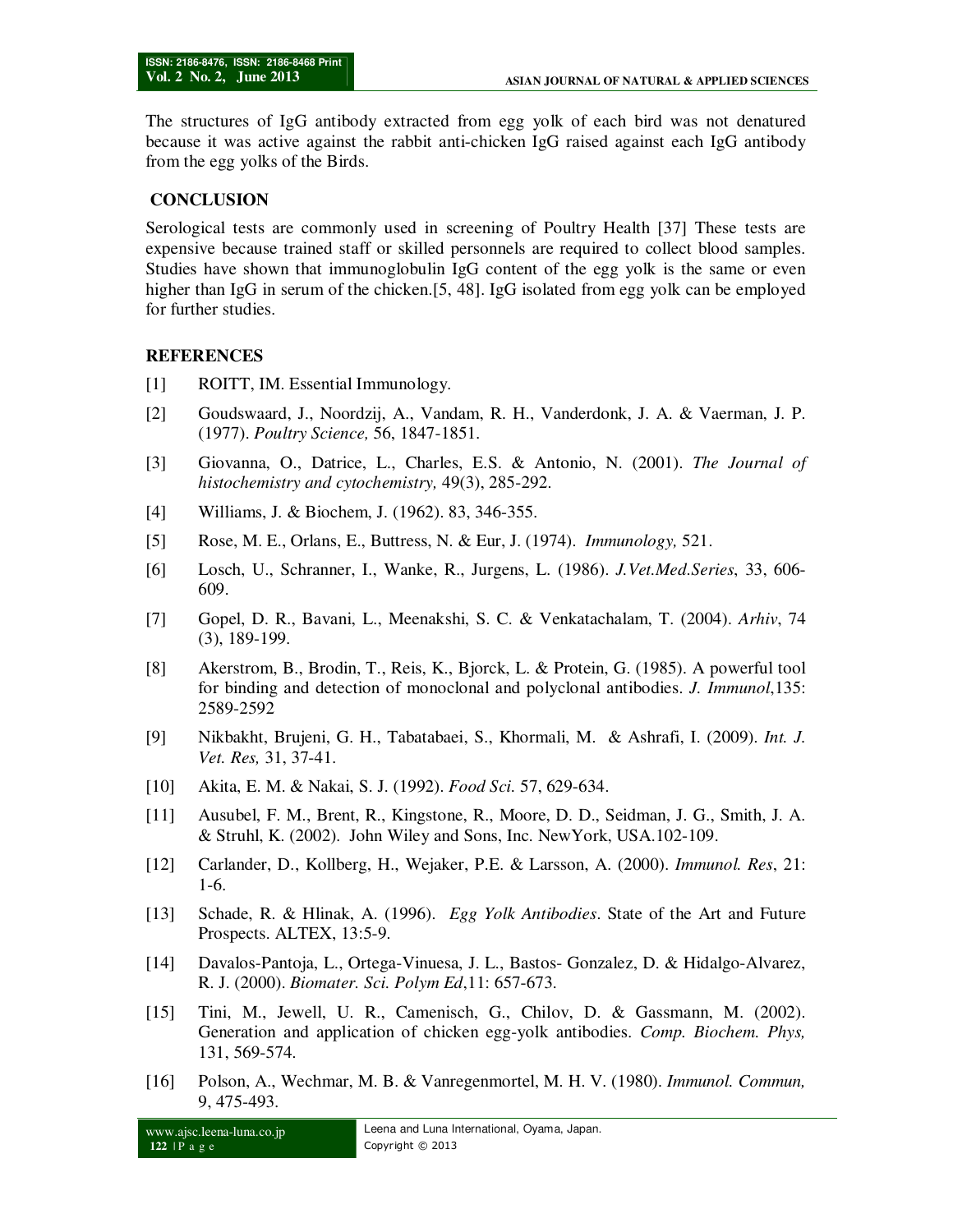- [17] Fichtali, J., Charter, E. A., Lo, K. V. & Nakai, S. (1992). *Biotechnology Bioengineering*, 4, 1338 – 1394.
- [18] Gee, S. C., Bate, I. M., Thomas, T. M. & Rylatt, D. B. (2003). *Prot. Exp. Pur,* 30, 151-155.
- [19] Almoudallal, Z.A., Altschuh, D., Braind, J. P. & Vanregenmortel, M. H. V. (1984). J*. Immunol methods,* 68, 35-43.
- [20] Gardner, P. S. & Kaye, S. (1982). *J.Virol. Methods,* 4, 257-262.
- [21] Peila, T. H., Gulka, C. M., Yates, V. J., & Chang, P. W. (1984). *Avian Diseases*, 28,  $(4)$  877 – 883.
- [22] Bauwens, R. M., Kint, J. A., Devos, M. P., Vanbrussel, K. A. & Leenheer, A. P. (1987). *Clinical Acta*, 170, 37-44.
- [23] Schmidt, P. & Kuhlmann, R. (1992). *Poultry Sceince*, 71: 302-310.
- [24] Hamada, S., Horikoshi, T., Minami, T., Kawabata, S., Hiraoka, J., Fujiwara, T. & Ooshima, T. (1991). *Infect. Immun,* 59: 4161-4167.
- [25] Kulmann, R., Wiedemann, V., Schmidt, P., Wanke, R., Linckh, E. & Losch, U. (1988). *J. Vet. Med. B,* 610-616.
- [26] Bradford, M. M. (1976). *Anal.Biochem*, 248-254.
- [27] Horikoshi, T., Hiraoka, J., Saito, M. & Hamada, S. (1993). IgG Antibody from Hen egg Yolks: Purification by Ethanol Fractionatoin, J.Fd*. Sc,* 58, No 4, 739 – 742.
- [28] Nikbakht, Brujeni, G. h., Tabatabaei, S., Khormali, M. & Ashrafi, I. (2009). Characterization of IGY antibodies developed in hens, directedagainst camel immunoglobulins. *Int.J.Vet.Res*, 3, 1:37-41.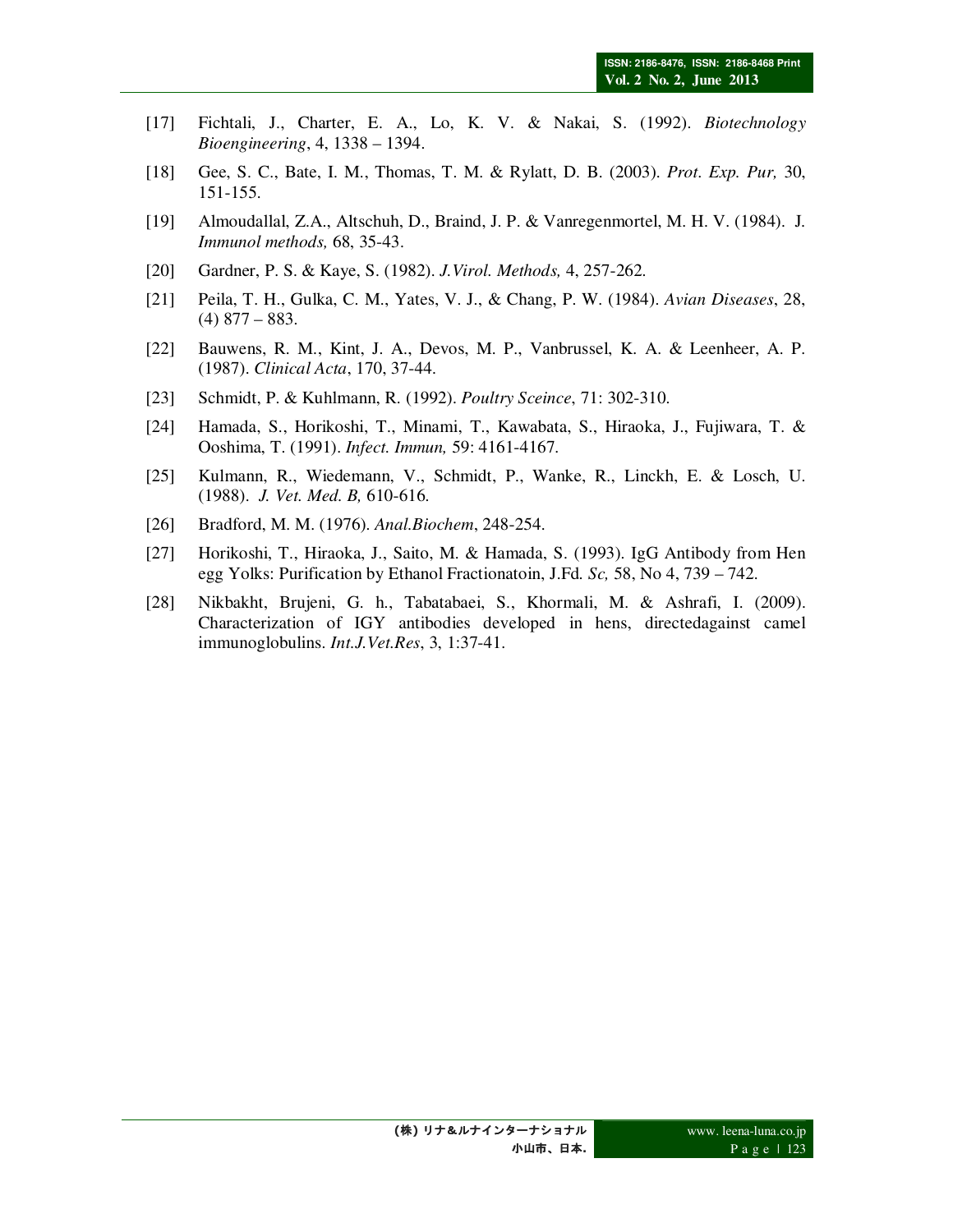

Fig.1a Result obtained from Oucterlony Test.



Fig.1b Result obtained from Ouchterlony Test



Fig.1c Schematic diagram of result obtained from Oucterlony Test.

www.ajsc.leena-luna.co.jp **124** | P a g e

Leena and Luna International, Oyama, Japan. Copyright © 2013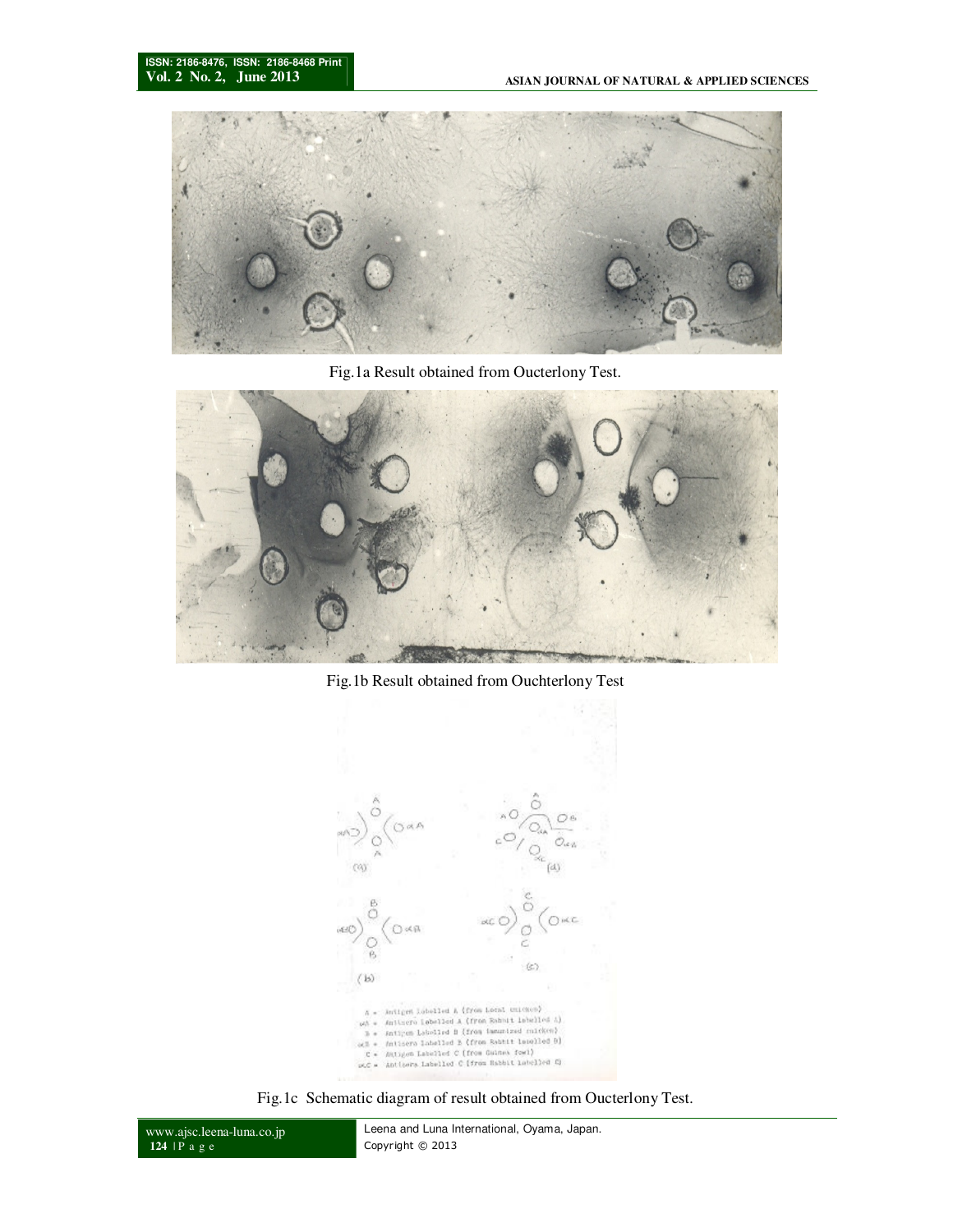

Fig.2a Result obtained from immunoelectrophoresis test.



Fig.2b Schematic diagram of result obtained from immunoelectrophoresis Test.

**(**株**)** リナ&ルナインターナショナル 小山市、日本**.**